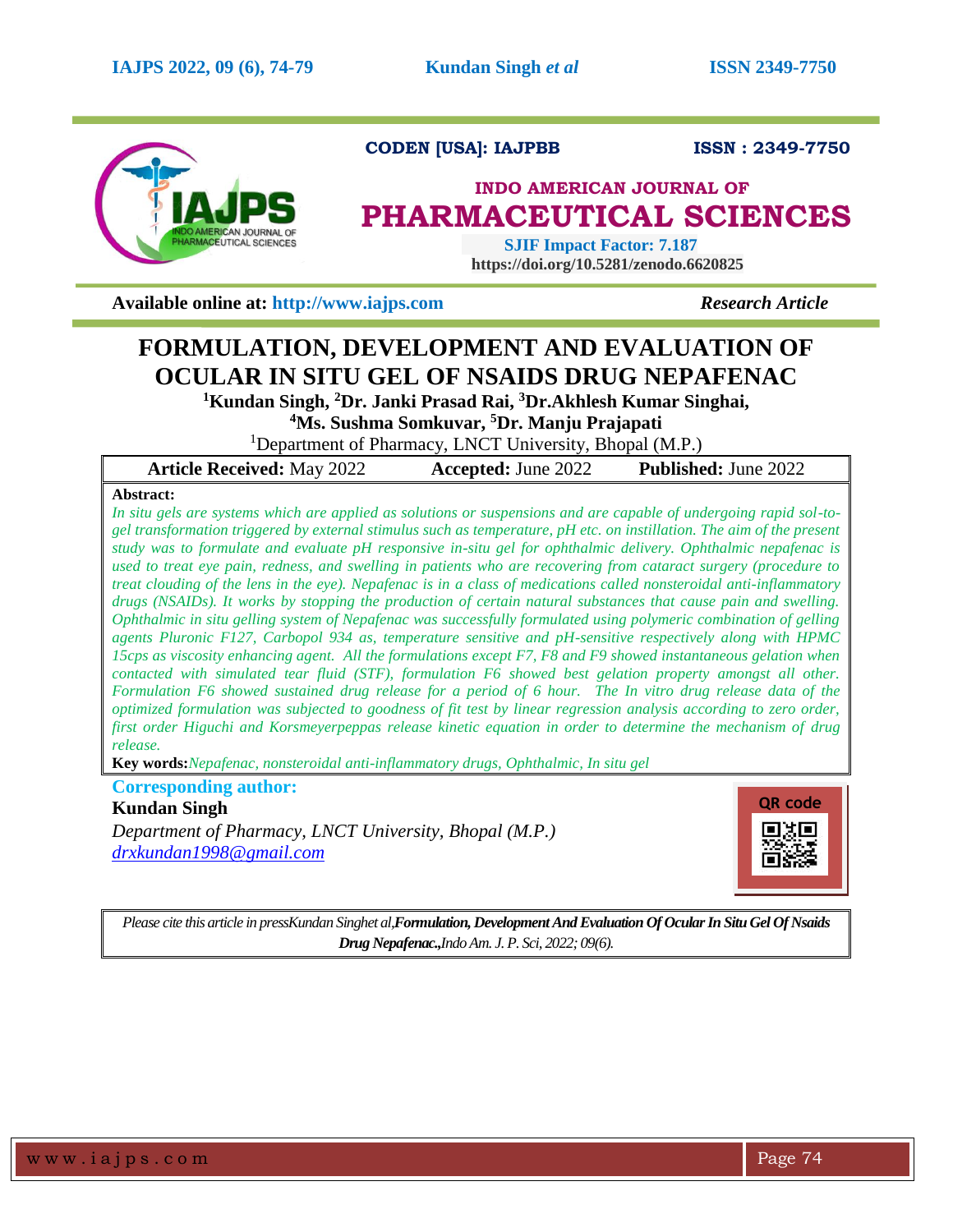#### **INTRODUCTION:**

Ophthalmic *in-situ* gels are viscous polymer-based liquids that exhibit sol‐to‐gel phase transition on the ocular surface due to change in a specific physicochemical parameter like ionic strength, pH or temperature. Gel dosage forms are successfully used as drug delivery systems considering their ability to prolong the drug release [1]. To prolong the precorneal resident time and improve ocular bioavailability of the drug various polymers system were studied as *in-situ* gelling vehicle for ophthalmic drug delivery system. The *in-situ* formulation exhibited well, viscosity, drug content and sustained drug release. Conventional liquid ophthalmic formulations demonstrate low bioavailability because of a constant lacrimal drainage in the eye. The normal drainage of an instilled drug dose commences immediately upon instillation and is essentially completed within 5 min. typically ophthalmic bioavailability's of only 1–10% are achieved due to the short precorneal residence time of ophthalmic solutions [1-2].

Polymer solution is a free-flowing liquid at ambient temperature and gels at body temperature. Cappello et al. developed novel "protein polymers" ProLastins, which undergo an irreversible sol gel transition. When injected as a solution into the body, the material forms a firm, stable gel within minutes. It remains at the site of injection providing absorption times from less than one week to many months. Such a system would be easy to administer into desired body cavity [3-4].Another formation of *in-situ* gel based on physiologic stimuli is formation of gel is induced by pH changes. All the pH-sensitive polymers contain pendant acidic or basic groups that either accept or release protons in response to changes in environmental pH [5].

In situ gelling systems consist of polymer that exhibit sol-to-gel phase transitions in the cul-de-sac which improves patient compliance due to change in specific Physicochemical parameters like pH, temperature and ionic strength in the environment. The development of in situ gel systems has received considerable attention over the past few years. This interest has been sparked by the advantages shown by in situ forming polymeric delivery systems such as ease of administration and reduced frequency of

administration, improved patient compliance and comfort.

Ophthalmic Nepafenac is used to treat eye pain, redness, and swelling in patients who are recovering from cataract surgery (procedure to treat clouding of the lens inthe eye). Nepafenac is in a class of medications called nonsteroidal anti-inflammatory drugs (NSAIDs). It works by stopping the production of certain natural substances that cause pain and swelling. The aim of the study to prepare ocular insitu gel of Nepafenac using carbomer as a pH sensitive gelling agent with different concentration of a hydrophilic mucoadhesive polymer.

#### **MATERIAL AND METHODS: Material:**

## Nepafenac was obtained as gift samples from pharmaceutical Company. PluronicF127 was obtained from Sigma Aldrich, Mumbai. Benzalkonium chloride from Merck Ltd, Mumbai, Sodium chloride from Loba chemicals, Hydroxypropyl methylcellulose (HPMC-15cps) and carbopol-934 from Central Drug House, Mumbai, India. All other chemicals and solvents were of analytical grade and used as received. Distilled water was prepared in laboratory using all glass distillation

## **Methods:**

apparatus.

## **Formulation development of** *In-situ* **gel:**

The preparation of Pluronic F127 based ocular *in-situ* gel all the ingredients were sieved from sieve no 44. Then solution of 0.5% and 0.1% of drugs was prepared in acetate buffer 5.0 I.P. The solution was cooled in an ice bath and pluronic F127 was added slowly with continuous stirring.

Then the resulting solution was kept in a refrigerator under  $4^{\circ}$ C for 24h. This storage was help in dissolving the Pluronic F 127 completely. After 24h carbopol 934 and HPMC 15cps were added slowly along with other excipients with continuous stirring. The stirring should be continued to 2-3 hours for proper mixing and avoid slug formation. The resulting formulation kept on probe Sonicator to remove air bubble. All formulations were stored in LDPE (Low Density Polyethelene) bottles for further use. All the containers stored in refrigerator [6].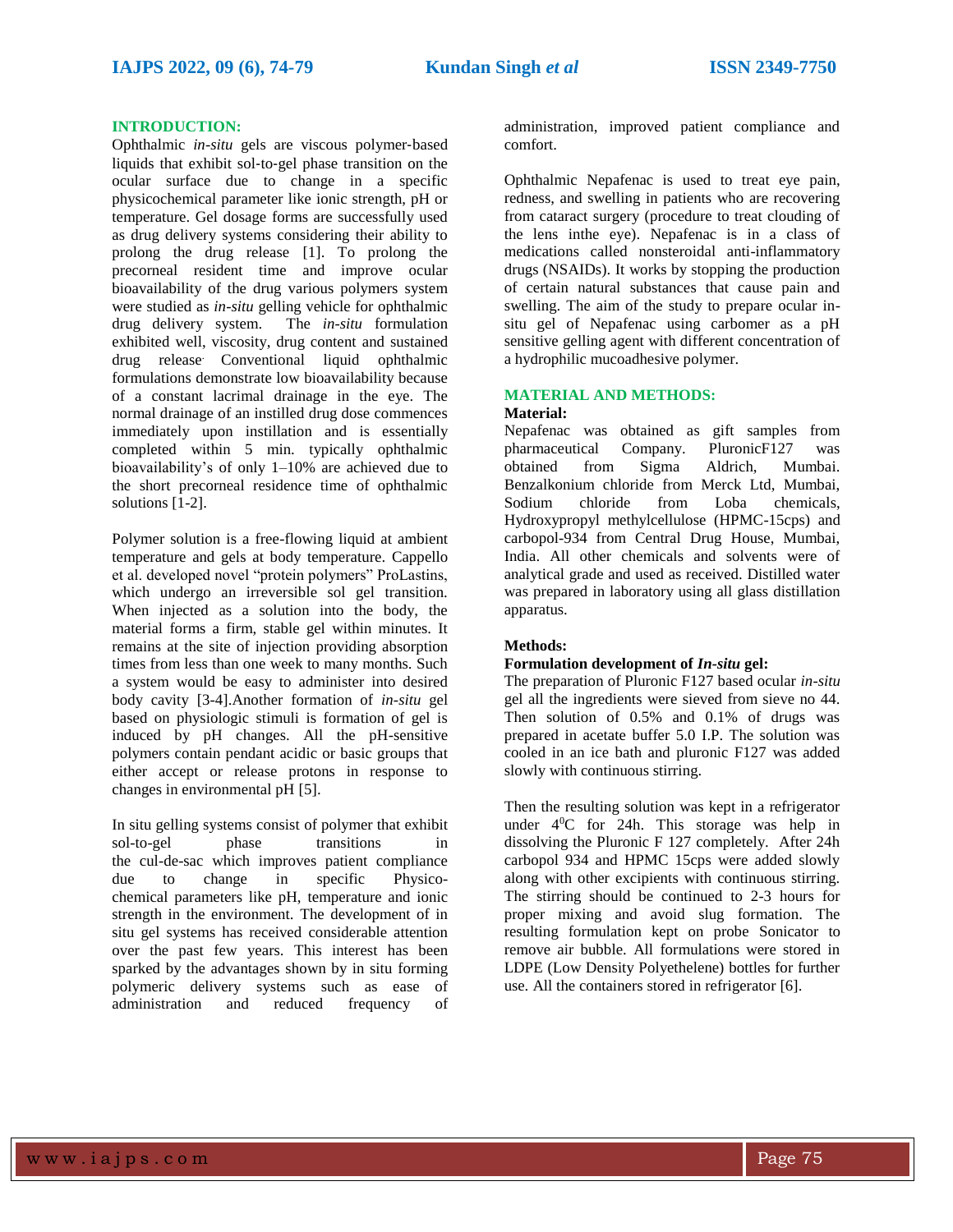| S. No. | Ingredient                        |       | <b>Formulations</b> |                  |       |         |       |       |       |       |
|--------|-----------------------------------|-------|---------------------|------------------|-------|---------|-------|-------|-------|-------|
|        | ( %)                              | F1    | F <sub>2</sub>      | F3               | F4    | F5      | F6    | F7    | F8    | F9    |
| 1.     | Nepafenac                         | 0.1   | 0.1                 | 0.1              | 0.1   | 0.1     | 0.1   | 0.1   | 0.1   | 0.1   |
| 2.     | Pluronic F127                     | 10    | 12                  | 14               | 10    | 12      | 14    | 10    | 12    | 14    |
| 3.     | Carbopol 934                      | 0.2   | 0.2                 | 0.2              | 0.3   | 0.3     | 0.3   | 0.4   | 0.4   | 0.4   |
| 4.     | HPMC 15cps                        | 1.0   | 1.0                 | 1.0              | 0.75  | 0.75    | 0.75  | 0.5   | 0.5   | 0.5   |
| 5.     | <b>EDTA</b>                       | 0.1   | 0.1                 | 0.1              | 0.1   | 0.1     | 0.1   | 0.1   | 0.1   | 0.1   |
| 6.     | Benzalkonium<br>Chloride          | 0.010 | 0.010               | 0.010            | 0.010 | 0.010   | 0.010 | 0.010 | 0.010 | 0.010 |
| 7.     | NaCl                              | q.s.  | q.s.                | q.s.             | q.s.  | q.s.    | q.s.  | q.s.  | q.s.  | q.s.  |
| 8.     | Poly ethylene<br>glycol           | 0.1   | 0.1                 | 0.1              | 0.1   | 0.1     | 0.1   | 0.1   | 0.1   | 0.1   |
| 9.     | <b>Acetate Buffer</b><br>(pH 5.0) | 50 ml | 50 ml               | 50 <sub>ml</sub> | 50 ml | $50$ ml | 50 ml | 50 ml | 50 ml | 50 ml |

**Composition of Different formulations of** *In-situ* **gel:**

## **Table 1: Composition of different formulations of** *In-situ* **gel**

#### **Appearance:**

Clarity is one of the most important characteristic features of ophthalmic preparations. All developed formulations were evaluated for clarity by visual observation against a black and white background [7].

#### **Drug content:**

The assay of drug Nepafenac was performed by UV method. The calculation was based on calibration curve method using regression equation  $(Y=mx+c)$ [8].

#### **pH:**

pH is one of the most important parameter involved in the ophthalmic formulation. The two areas of critical importance are the effect of pH on solubility and stability. The pH of ophthalmic formulation should be such that the formulation will be stable at that pH and at the same time there would be no irritation to the patient upon administration of the formulation. Ophthalmic formulations should have pH range in between 5 to 7.4. The developed formulations were evaluated for pH by using calibrated digital pH meter<sup>9</sup>. For *In situ* gel pH 5.0 should be optimum because both the drug is stable at pH 3.5-5.0. Lowering the pH from 5.0 can causes irritation to eye and on raise the above 5 will result in gelation of formulation due to presence of carbopol.

### *In-situ* **gelling capacity:**

*In situ* gelling capacity determined by visual inspection. The formulation has been exposed to the physiological conditions of temperature and pH. Simulated tear fluid (STF) was prepared and warm up to 37<sup>0</sup>C. Formulations were introduce into STF in a ratio of 1:2 Change in consistency of Formulations were visually inspected [10].

#### **Viscosity study:**

At pH 5.0 and temperature less than  $16^{\circ}$ C the developed formulations were in liquid state and show low viscosity. For viscosity studies the pH of formulations were raised from pH 5.0 to pH 7.4 and the temperature was raised to  $37^{\circ}$ C. pH was raised to 7.4 by the addition of  $0.5M$  NaOH $^{11}$ . The resulting gel studied for viscosity on Brookfield Synchrolectric Viscometer using Spindle No.7 at 50 RPM for comparative study. The angular viscosity was measured by gradually increase the RPM from 10 to 70.

#### *In-vitro* **drug diffusion study:**

The *in vitro* release of drugs from the formulations was studied through cellophane membrane. The dissolution medium used was artificial tear fluid freshly prepared (pH 7.4). Cellophane membrane, previously soaked overnight in the dissolution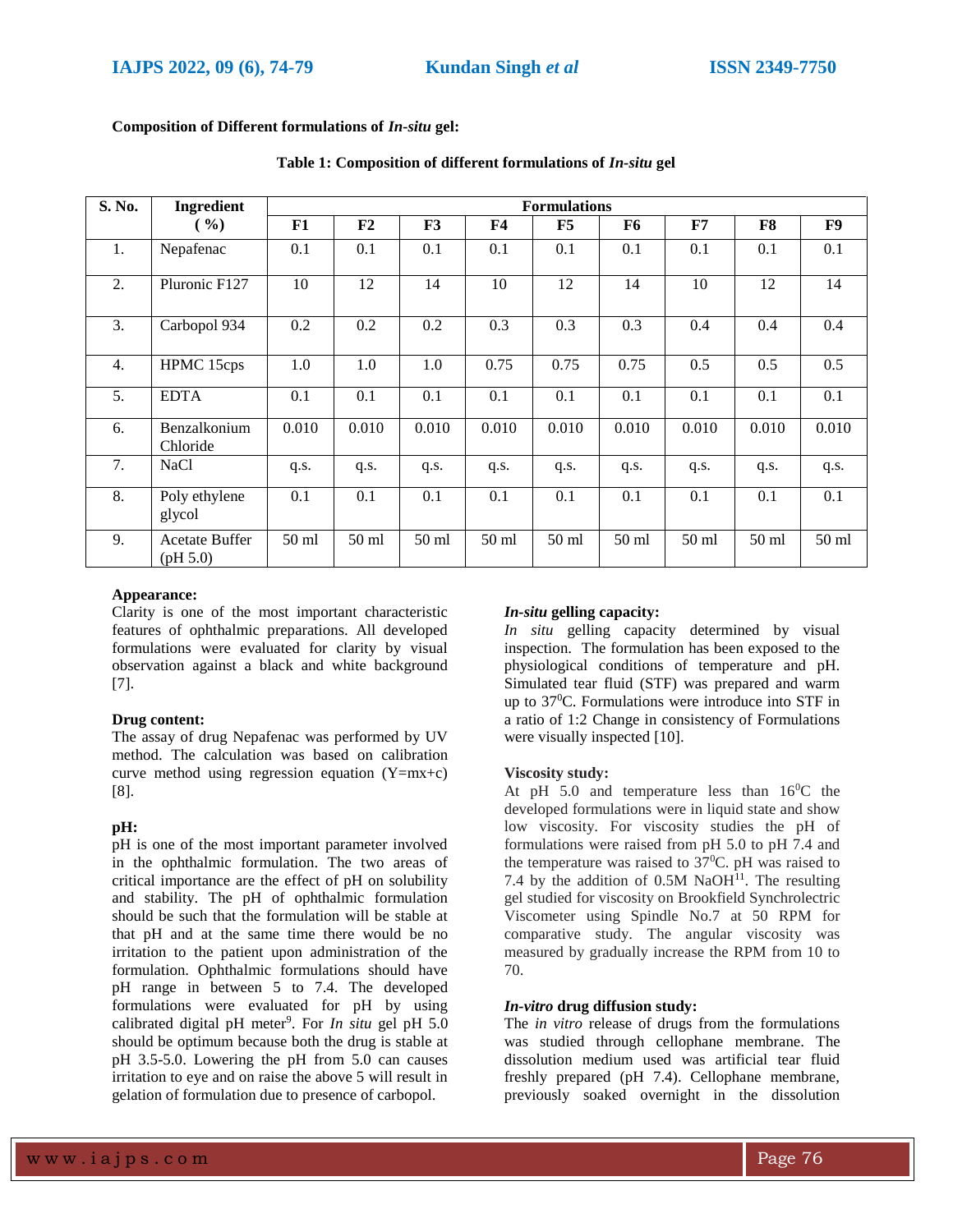medium, was tied to one end of a specifically designed glass cylinder (open at both ends and of 5 cm diameter). A 1-ml volume of the formulation was accurately pipetted into this assembly. The cylinder was attached to the metallic driveshaft and suspended in 50 ml of dissolution medium maintained at  $37\pm1\degree$ C so that the membrane just touched the receptor medium surface. The dissolution medium was stirred at 50 rpm using magnetic stirrer. Methodology Aliquots, each of 1-ml volume, were withdrawn at hourly intervals and replaced by an equal volume of the receptor medium [12-13].

## **RESULTS AND DISCUSSION:**

Ophthalmic *in situ* gelling system of Nepafenac was successfully formulated using polymeric combination of gelling agents Pluronic F127, Carbopol 934 as, temperature sensitive and pH-sensitive respectively along with HPMC 15cps as viscosity enhancing agent. The clarity of the prepared formulations was found satisfactory but precipitate observed in formulation during storage. The pH of all formulations was found 5.0. The drug content of the prepared formulation was within the acceptable range, and ensures dose uniformity. The formulation F6 showed maximum drug content.

All the formulations except F7, F8 and F9 showed instantaneous gelation when contacted with simulated tear fluid (STF), formulation F6 showed best gelation property amongst all other. Formulation F6 showed sustained drug release for a period of 6 hour. The *In vitro* drug release data of the optimized formulation was subjected to goodness of fit test by linear regression analysis according to zero order, first order Higuchi and Korsmeyerpeppas release kinetic equation in order to determine the mechanism of drug release. When the regression coefficient values of were compared, it was observed that 'r' values of first order was maximum hence indicating drug release from formulations was found to follow Korsmeyerpeppas release kinetics.

|  | Table 2: results of evaluation of Clarity, Drug Content, pH and In situ gelling capacity |  |  |  |  |
|--|------------------------------------------------------------------------------------------|--|--|--|--|
|  |                                                                                          |  |  |  |  |

| Formulation    | <b>Clarity</b> | revariation of emily, brug content, pri and in sum gening capacity<br><b>Drug Content</b> | pH  | pH Adjusted   | In situ gelling   |
|----------------|----------------|-------------------------------------------------------------------------------------------|-----|---------------|-------------------|
| code           |                | $(\%)^*$                                                                                  |     |               | capacity          |
| F1             | Turbid         | $98.85 \pm 0.45$                                                                          | 4.8 | $5.0 \pm 0.1$ | $54 + 22$         |
| F <sub>2</sub> | Clear          | 98.78±0.23                                                                                | 4.7 | $5.0 \pm 0.1$ | $44+1$            |
| F3             | Clear          | $98.65 \pm 0.25$                                                                          | 4.9 | $5.0 \pm 0.1$ | $``++"$           |
| F <sub>4</sub> | Clear          | 98.78±0.15                                                                                | 4.6 | $5.0 \pm 0.1$ | $4 + + +$         |
| F5             | Clear          | $97.45 \pm 0.63$                                                                          | 4.7 | $5.0 \pm 0.1$ | $4 + + +$         |
| F <sub>6</sub> | Clear          | 99.45±0.27                                                                                | 4.5 | $5.0 \pm 0.1$ | $44+1$            |
| F7             | Turbid         | 98.78±0.15                                                                                | 4.3 | $5.0 \pm 0.1$ | $``+"$            |
| F8             | Turbid         | $97.85 \pm 0.35$                                                                          | 4.5 | $5.0 \pm 0.1$ | $\overline{``+"}$ |
| F9             | Turbid         | 97.85±0.14                                                                                | 4.6 | $5.0 \pm 0.1$ | $\overline{``+"}$ |

\*Average of three determinations  $(n=3)$ <br>"+" selation after five minutes a

" $'$ " gelation after five minutes and dissolves rapidly<br>" $'$ " gelation immediate remains for few hours

gelation immediate remains for few hours

"+++" gelation immediate, remains for extended period 8 hours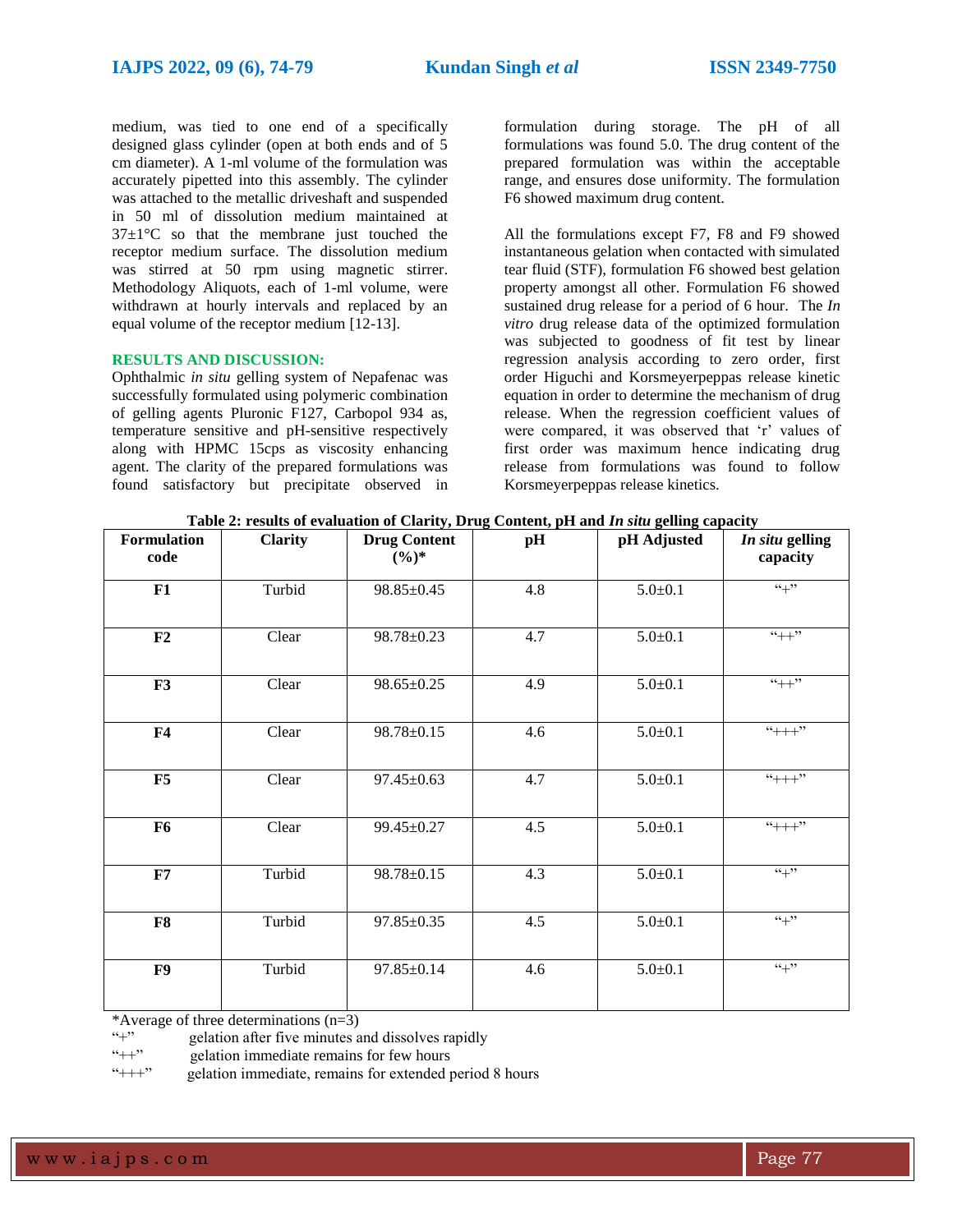| <b>Formulation code</b> | $%$ of Pluronic F 127 | <b>Viscosity of solution</b> | <b>Viscosity after galation</b> |
|-------------------------|-----------------------|------------------------------|---------------------------------|
|                         |                       | $(in \; cps)$                |                                 |
| F1                      | 10                    | 658                          | 2250                            |
| F2                      | 12                    | 698                          | 2310                            |
| F3                      | 14                    | 756                          | 2345                            |
| F4                      | 10                    | 674                          | 2145                            |
| F5                      | 12                    | 712                          | 2236                            |
| F6                      | 14                    | 798                          | 2374                            |
| F7                      | 10                    | 690                          | 2245                            |
| F8                      | 12                    | 723                          | 2340                            |
| F9                      | 14                    | 769                          | 2389                            |

|  |  |  |  |  | Table 3: Comparative viscosity of <i>In situ</i> formulation |
|--|--|--|--|--|--------------------------------------------------------------|
|--|--|--|--|--|--------------------------------------------------------------|

\*Spindle no.7 rpm 50

#### **Table 4:** *In vitro* **drug release profile of Nepafenac from** *in situ* **Formulation F6**

| Time (h) | <b>Square Root</b><br>of Time $(h)$ <sup>1/2</sup> | <b>Log Time</b> | Cumulative*%<br><b>Drug Release</b> | Log<br>Cumulative %<br><b>Drug Release</b> | Cumulative %<br>Drug<br><b>Remaining</b> | Log<br>Cumulative %<br>Drug<br><b>Remaining</b> |
|----------|----------------------------------------------------|-----------------|-------------------------------------|--------------------------------------------|------------------------------------------|-------------------------------------------------|
| 0.5      | 0.707                                              | $-0.301$        | 11.45                               | 1.059                                      | 88.55                                    | 1.947                                           |
| 1        | 1                                                  | $\Omega$        | 26.65                               | 1.426                                      | 73.35                                    | 1.865                                           |
| 1.5      | 1.225                                              | 0.176           | 42.23                               | 1.626                                      | 57.77                                    | 1.762                                           |
| 2        | 1.414                                              | 0.301           | 65.58                               | 1.817                                      | 34.42                                    | 1.537                                           |
| 2.5      | 1.581                                              | 0.398           | 73.32                               | 1.865                                      | 26.68                                    | 1.426                                           |
| 3        | 1.732                                              | 0.477           | 84.45                               | 1.927                                      | 15.55                                    | 1.192                                           |
| 4        | 2                                                  | 0.602           | 93.32                               | 1.970                                      | 6.68                                     | 0.825                                           |
| 5        | 2.236                                              | 0.699           | 98.45                               | 1.993                                      | 1.55                                     | 0.190                                           |

#### **Table 5: Comparative study of regression coefficient for selection of optimize Formulation F6**

|    | Zero order    | <b>First order</b> | Higuchi       | Korsmeyerpeppas |
|----|---------------|--------------------|---------------|-----------------|
| F6 | $R^2 = 0.881$ | $R^2 = 0.955$      | $R^2 = 0.965$ | $R^2 = 0.967$   |

#### **CONCLUSION:**

In Conclusion, Evaluation of in situ gel is determined to ensure that the prepared preparation meets the standard and is safe. In the chemical evaluation in situ gel determined the diffusion of the active substance of a compound by measuring its concentration. In microbiology evaluation determine if the preparations is contaminated or not, also be effective and safe.

#### **REFERENCES:**

- 1. Patel Nisha, Shinde Gajanan, Rajesh KS. Ophthalmic In situ gel, A genesis journal Pharmagene, 2(4), 2014, 29-33.
- 2. F. Suisha, N. Kawasaki, S. Miyazaki, M. Shirakawa, K. Yamatoya, M. Sasaki, D. Attwood, Xyloglucan gels as sustained release vehicles for the intraperitoneal administration of mitomycin C. Int. J. Pharm., 172, 1998, 27–32
- 3. Miyazaki S, Endo K, Kawasaki N, Kubo W, Watanabe H, Attwood D. Oral sustained delivery of paracetamol from in situ gelling xyloglucan formulations. Drug Dev Ind. Pharm., 29(2), 2003, 113-9.
- 4. Nerkar Tushar, GujarathiNayan A, Rane Bhushan R, Bakliwal Sunil R, Pawar S.P. In situ gel: Novel Approch in sustained and controlled